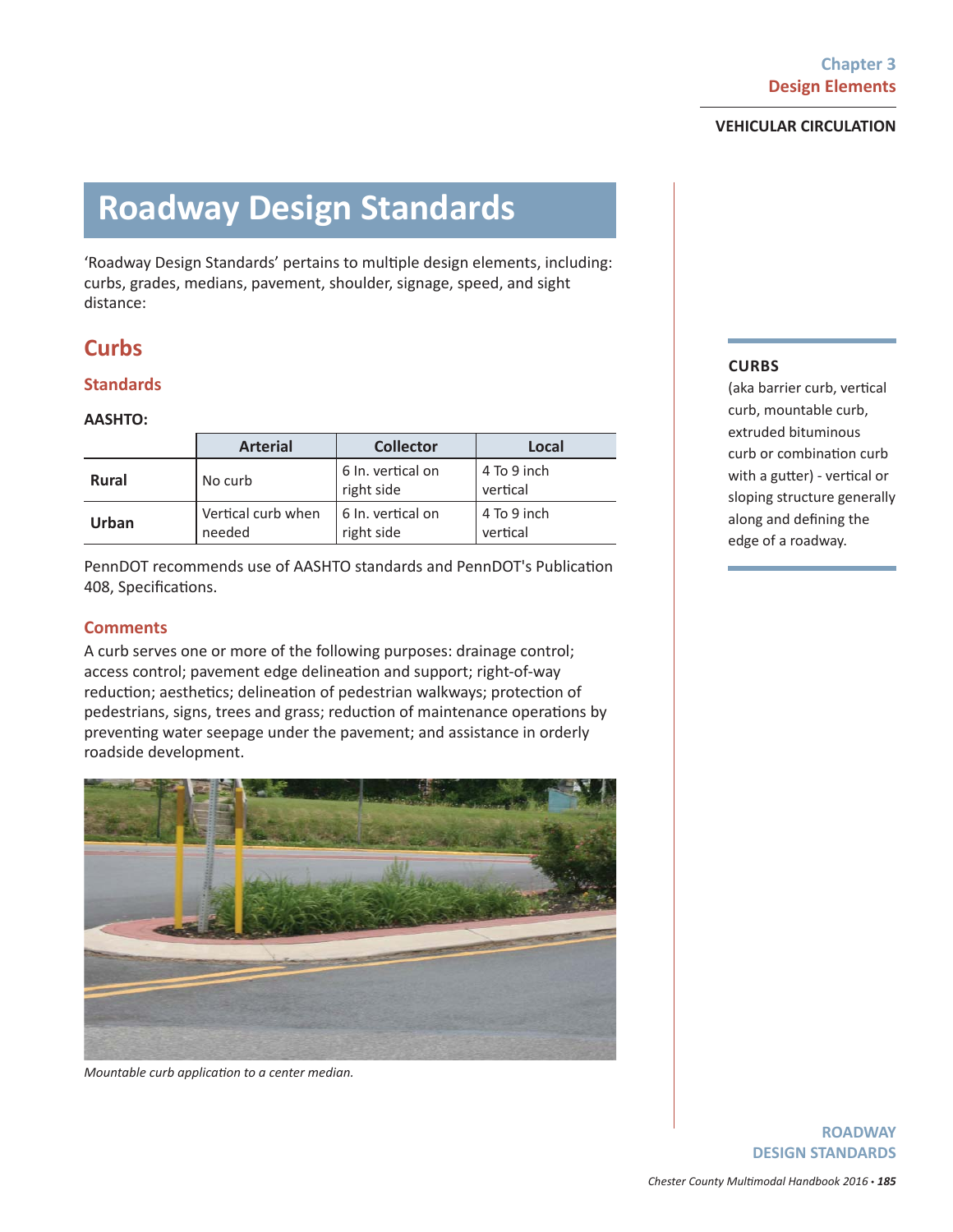

**Vertical curbs (A)** are steep faced. They are designed to inhibit or at least discourage vehicles from leaving the roadway. They can provide support to the pavement and protect the cartway from rapid deterioration. Vertical curbs are used for drainage control and in snow areas curbs protect the grass from damage by snow plows. Initial construction cost is higher, but vertical curbs are more durable than any other type of curbing. During the construction of a subdivision, driveway locations must be determined prior to development because curb depressions need to be made. For aesthetic purposes, a more expensive vertical granite or Belgian block curb may be used. An added feature of granite or Belgian block curbing is that it is easy to replace short segments.

**Flush curbs (B)** provide support for the pavement and allow stormwater to run off into a drainage swale. Parked vehicles can also park on the curb. Economical driveway construction can be undertaken without curb depression. Driveway locations can be determined at a later date allowing flexibility in the timing and location of driveway construction. Flush curbs should be used in conjunction with an open drainage system using swales. Drainage patterns should be closely examined to determine the pattern of stormwater runoff.

**Mountable curbs (C and D)** are several inches lower than vertical curbs and are slanted since they are designed to be crossed when required. Economical driveway construction can be undertaken without curb depression. Driveway locations can be determined at a later date allowing flexibility in the timing and location of driveway construction. They are also quite durable, but must be properly installed to be effective. Mountable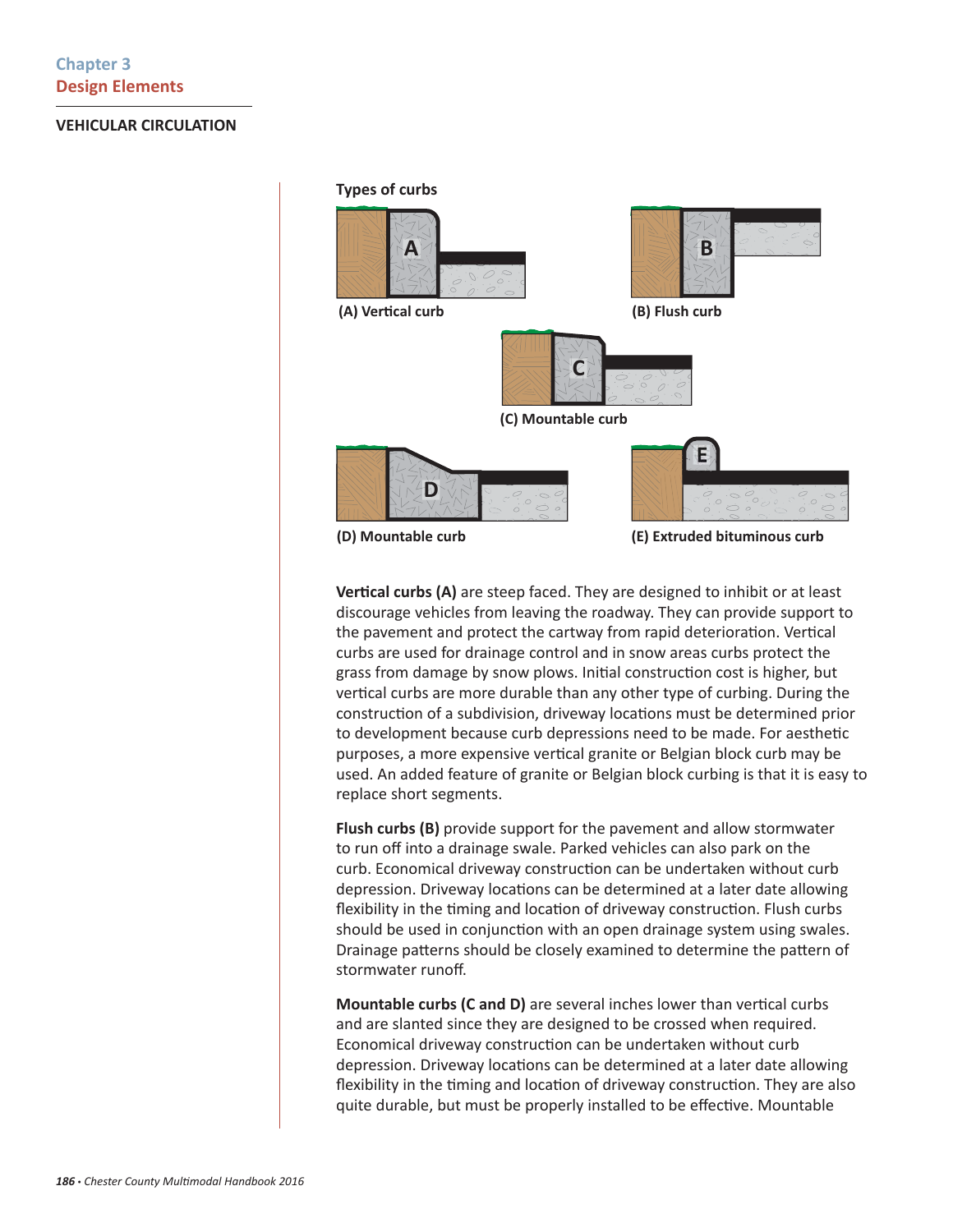curbs are used for drainage control. Over time, mountable curbs may face more expensive repaving costs because of the limited area available to be resurfaced.

**Extruded bituminous curbs (E)** are initially less expensive than both vertical and mountable curbs, but are less durable and require a significant amount of maintenance by comparison. In areas with snow, damage is caused by snow plows. This type of curbing is customarily found in areas with low traffic volumes. Bituminous curbs provide no support for the pavement, but are good for drainage control on short segments of roadway.

### **RecommendaƟ ons**

- Recommend use of vertical and mountable curbs whenever applicable using AASHTO's *A Policy on Geometric Design of Highways and Streets*, and PennDOT standards. Specifically, PennDOT's Publication 408, *Specifications*.
- Recommend the use of curbing in all new developments. Type of curbing depends on the intended function of the road. Use the following guidelines to determine which curb type to use:
- Vertical or mountable curbs should be used to control drainage.
- Flush curbing should be used to recharge the groundwater.
- Mountable curbing should be used where vehicles are expected to cross over the curb.
- Extruded bituminous curbing should be used to control drainage on short segments of roadway.
- Flush curbing should be used on narrow cartways in low density developments for pavement edge support.
- Use combinations of different curbing where warranted by different drainage patterns.
- The use of Belgian block curbing creates greater risk for tire damage and should be discouraged along transit routes unless adequate roadway width is provided to avoid its traverse.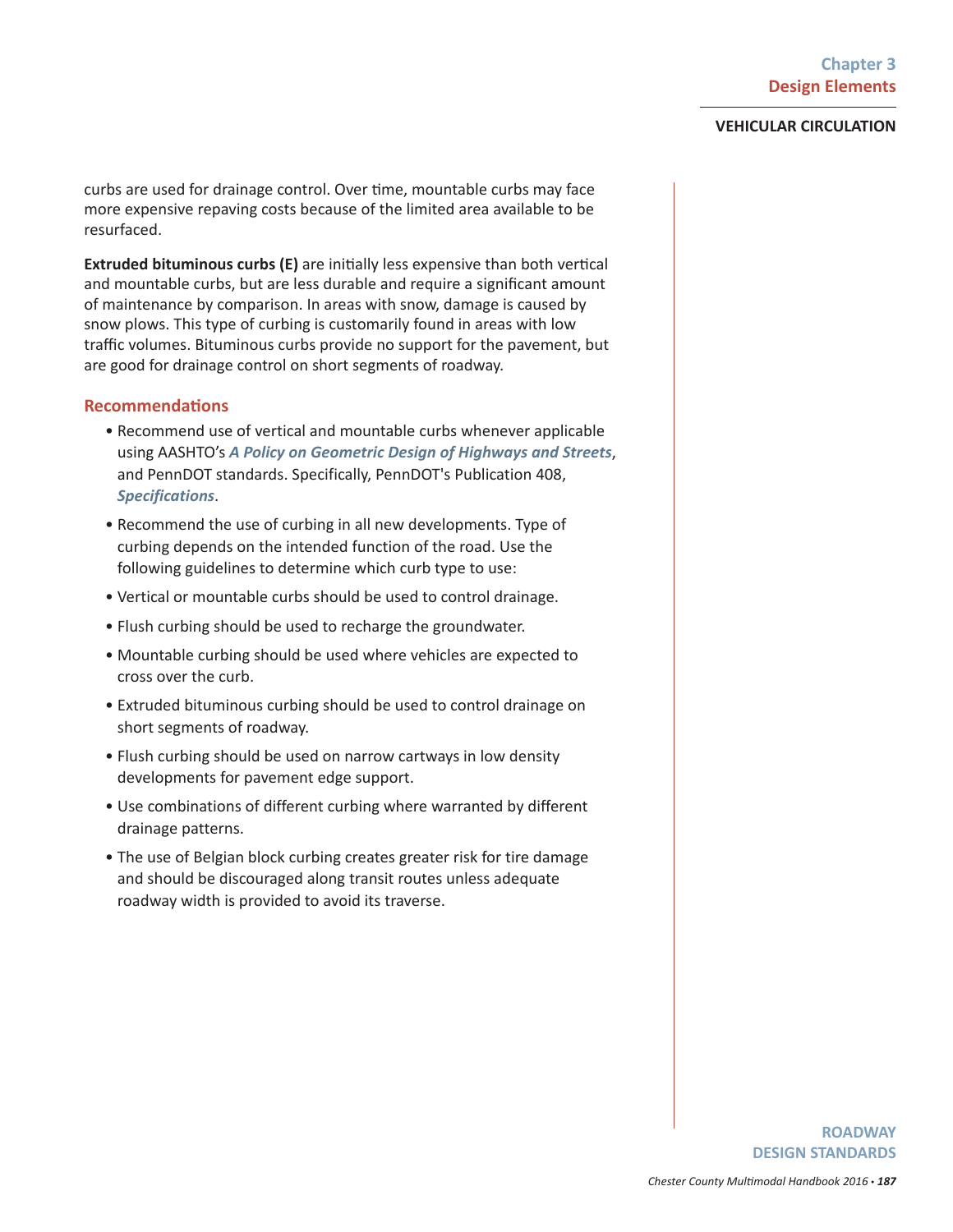# **Grades and Roadway Alignment**

### **Standards**

**Rural**

**Urban**

|                         |    | <b>Arterial</b> |    | <b>Collector</b><br>Local |    |    |    |    |        |     |    |    |    |       |
|-------------------------|----|-----------------|----|---------------------------|----|----|----|----|--------|-----|----|----|----|-------|
| <b>Design Speed mph</b> | 50 | 60              | 70 | 20                        | 30 | 40 | 50 | 60 | 70     | 20  | 30 | 40 | 50 | 60    |
| Level (%)               | 4  | 3               | 3  |                           |    |    | 6  | 5  | 4      | N/A |    |    | b  |       |
| Rolling (%)             | 5  | 4               | 4  | 10                        | 9  | 8  |    | 6  | 4      | 11  | 10 | a  | 8  | b     |
| <b>Mountainous (%)</b>  | 6  | 6               |    | 12                        | 10 | 10 | 9  | 8  | ╭<br>ь | 16  | 14 |    | 10 | $- -$ |

|                        | UNUdil |                 |    |                  |    |    |    |    |    |                                                   |
|------------------------|--------|-----------------|----|------------------|----|----|----|----|----|---------------------------------------------------|
|                        |        | <b>Arterial</b> |    | <b>Collector</b> |    |    |    |    |    | Local                                             |
| Design Speed mph       | 30     | 40              | 50 | 60               | 20 | 30 | 40 | 50 | 60 | 15% Max for Residential                           |
| Level (%)              | 8      |                 | 6  | 5                | 9  | 9  | 9  |    | 6  | 8% Max, 5% Desirable for                          |
| Rolling (%)            | 9      | 8               |    | 6                | 12 | 11 | 10 | 8  |    | Industrial, Commercial                            |
| <b>Mountainous (%)</b> | 10     | 10              | 9  | 8                | 14 | 12 | 12 | 12 | 9  | 0.3% Min., 0.2%<br><b>Acceptable for Drainage</b> |

### **PennDOT: AASHTO standards with these additions**

|              | <b>Arterial</b> | <b>Collector</b> | Local                        |
|--------------|-----------------|------------------|------------------------------|
| <b>Rural</b> | $0.5\%$ Min.    | $0.5\%$ Min.     | $0.5\%$ Min.                 |
| Urban        | $0.5\%$ Min.    | $0.5\%$ Min.     | $0.3\%$ Min. $-$<br>15% Max. |

### **Comments**

Grades below the maximum values are always desirable, a minimum gradient on all curbed streets is necessary to prevent water from ponding. It is desirable to provide the flattest grades practicable that are consistent with the surrounding terrain.

Horizontal and vertical alignments should be designed together to complement one another to provide increased safety, uniformity of speeds and pleasing appearances. Avoid sudden changes in horizontal alignment by integrating the design speed and curvature of the roadway. Another way to reduce curvature is to super-elevate, or bank, the roadway. Superelevation, side-friction and vehicle speed are the factors used to determine the horizontal alignment of a road. The topography, soil, geologic conditions, drainage patterns, potential runoff quantities, length and type of streets, and desired design characteristics should also be evaluated.

#### **GRADES**

(aka vertical alignment, gradient, or profile) The rise and fall of the roadway.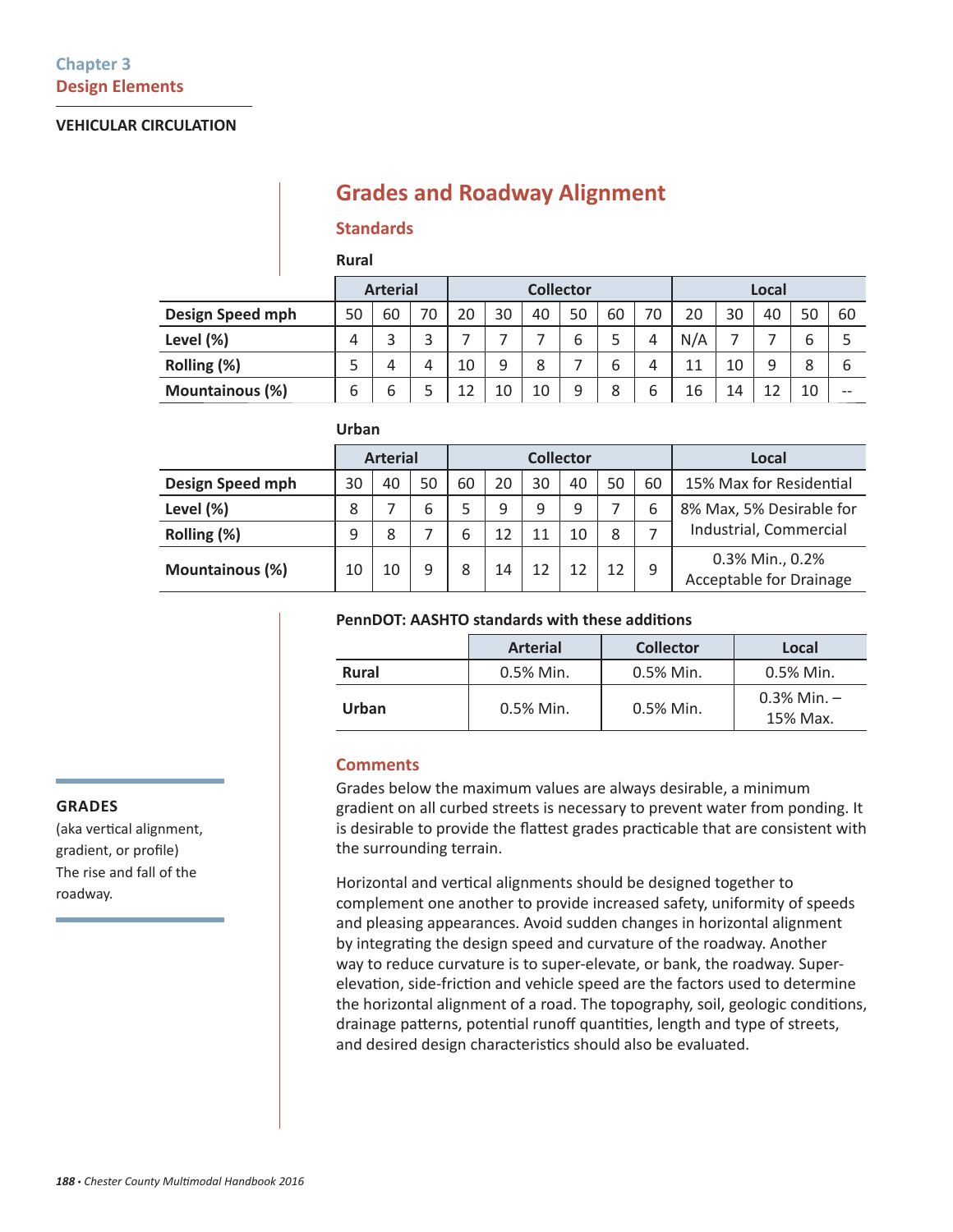FHWA research on arterial roads shows that as the radius decreases, the accident rate increases. Residential streets can be designed to discourage high speed traffic by providing minimum horizontal alignment.

According to AASHTO, vertical curves should be simple in application and should result in a design that is safe, comfortable in operation, pleasing in appearance, and adequate for drainage. The major control for safe operation on crest vertical curves is the provision of ample sight distances for the design speed. Minimum stopping sight distances should be provided in all cases. Wherever economically and physically feasible, more liberal stopping sight distances should be used. Additional sight distance should be provided at decision points.

### **RecommendaƟ ons**

- Review each situation to determine the impact on the environment of altering roadway grades to meet specific standards.
- For grades, follow the general recommendations of *PennDOT Design Manual Part II: Highway Design: Chapter 2 –Design Elements*
- For roadway alignment, follow the recommendations of AASHTO's *A Policy on Geometric Design of Highways and Streets*.
- Local roads within developments and streets within villages should be designed to discourage high-speed traffic by allowing the use of small horizontal radii.
- Preclude the use of maximum grade with the minimum curve radii.



*Example of good roadway alignment. Example of poor roadway alignment.*



**ROADWAY DESIGN STANDARDS**

*Chester County MulƟ modal Handbook 2016* • *189*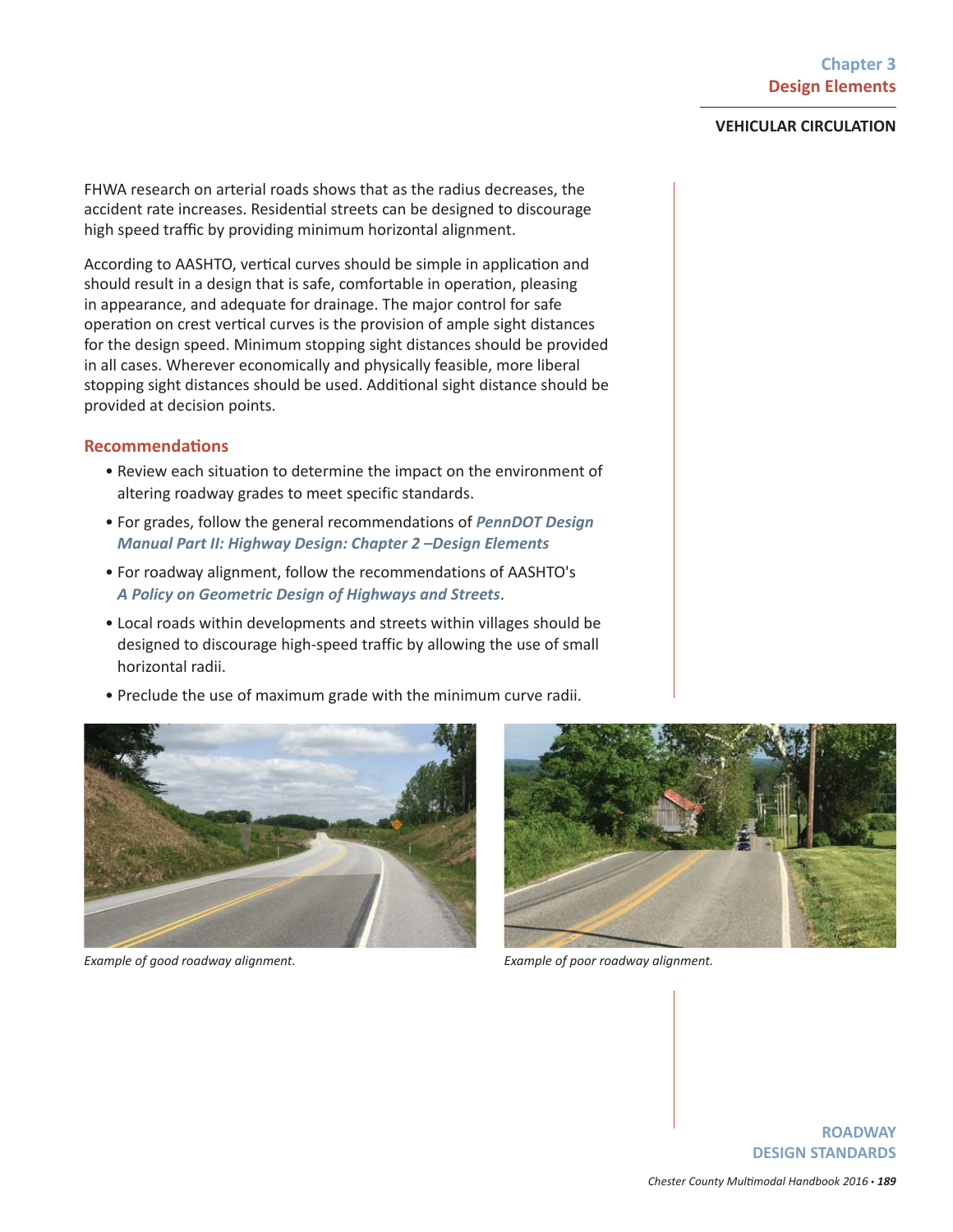### **MEDIANS**

The part of the divided highway separating opposing directions of travel.

# **Medians**

### **Standards**

AASHTO:

- **Rural Arterial** Four to 6 feet wide under restricted conditions. Twelve to 30 feet at intersections to provide protection for left turning vehicles. Sixty feet or greater where feasible.
- **Urban Arterial** A minimum width of 4 feet. A minimum of 12 feet, 18 feet desirable, at intersections to provide protection for left turning vehicles.
- Rural Collectors and all local roads do not require a median.
- **Urban Collector** Two to 4 feet wide for a paint-stripe. Two to 6 feet wide for a narrow, raised median or curbed section. Ten to 16 feet wide for the above conditions with a left-turn lane.\* Desirably 16 to 40 feet wide for left-turns and open space.

*\* An urban collector must have 4 lanes. For a list of suggested median opening widths for turning movements and U-Turns see AASHTO's, A Policy on the Geometric Design of Highways and Streets.*

PennDOT:

• Recommended use of AASHTO standards. Medians must be a minimum of six feet wide to allow for a pedestrian refuge area.

### **Comments**

A median is a highly desirable element on roadways carrying four or more lanes since they provide:

- a storage area for left-turning and U-turning vehicles; a recovery area for out-of-control vehicles;
- a stopping area in case of emergencies;
- an area to provide safety treatment, such as a median divider or barrier;
- open space; and,
- extra right-of-way for future lanes.

Where intersections are signalized, wide medians may be disadvantageous by increasing the time required for vehicles to cross the median resulting in inefficient signal operations.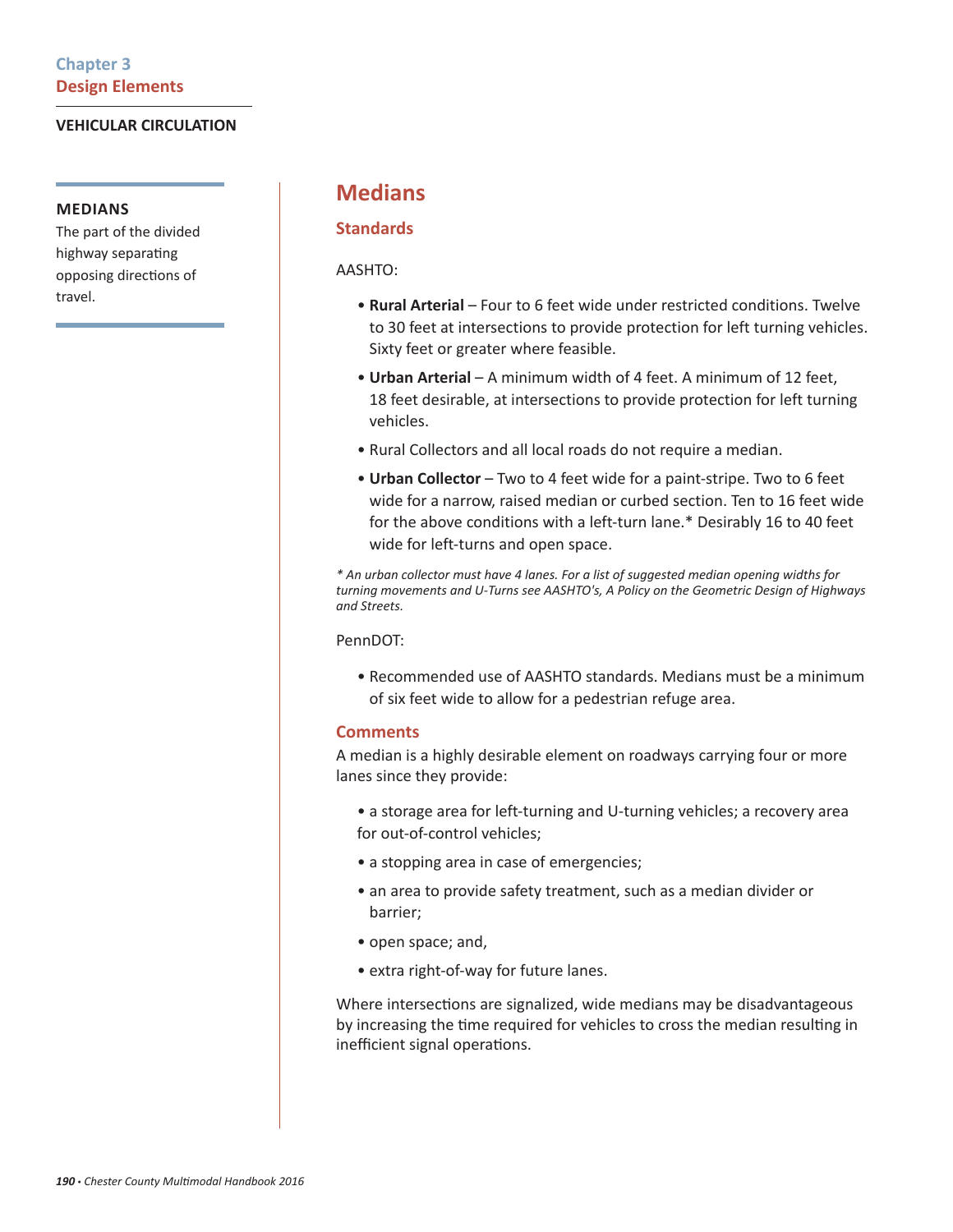### **RecommendaƟ ons**

- Follow the recommendations of AASHTO Policy on the Geometric Design of Highways and Streets for median widths.
- Provide medians on four lane arterials.
- Preclude the opening of medians on arterial roadways for new development unless full channelization, and perhaps signalization, is provided.
- Provide some form of a barrier to preclude illegal left- and U-turn movements across grass medians.
- Provide landscaped medians, where practical, to reduce amount of impervious surfaces and to improve aesthetics.

### **Pavement**

The selection of pavement type is determined by the volume and composition of traffic, soil characteristics, weather, performance of pavements in the area, availability of materials, energy conservation, the initial cost and the overall annual maintenance and service life cost. Pavement for residential streets should be designed to accommodate the volume and characteristics of traffic expected to use the streets.

### **RecommendaƟ ons**

- Follow the recommendations of PennDOT Publication 242 *Pavement Policy Manual* and Publication 408 – *Specifications*.
- Consider the use of porous pavement on low turnover parking areas.

# **Signage**

Although safety and efficiency of operation depend to a considerable degree on the geometric design of the facility, the physical layout must also be supplemented by effective signing as a means of informing, warning and controlling drivers. Signing plans coordinated with horizontal and vertical alignment, sight distance obstructions, operation speeds and maneuvers and other applicable items should be worked out before design completion.

### **RecommendaƟ ons**

- Follow the recommendations of the: *Manual on Uniform Traffic Control Devices* (MUTCD); the Pennsylvania Code, Title 67, Chapter 211, *Official Traffic Control Devices*; and PennDOT Publication 111 *Pavement Markings and Signing Standards TC-8600 and TC-8700*.
- Prohibit signs within clear sight triangles, except for traffic signs.
- Provide a breakaway device where signs are not protected.
- Place street name signs on traffic signal mast arms where applicable.

#### **PAVEMENT**

The combination of subbase, base course and surface course placed on a subgrade to support the traffic load or distribute it on the roadbed, or both. The term normally includes the traveled portion of the highway and extends to the face of the curb in a curbed section, not including shoulders.

### **SIGNAGE**

(aka markings) - Any sign, marking or device placed or erected for the purpose of regulating, warning or guiding vehicular traffic or pedestrians, or both.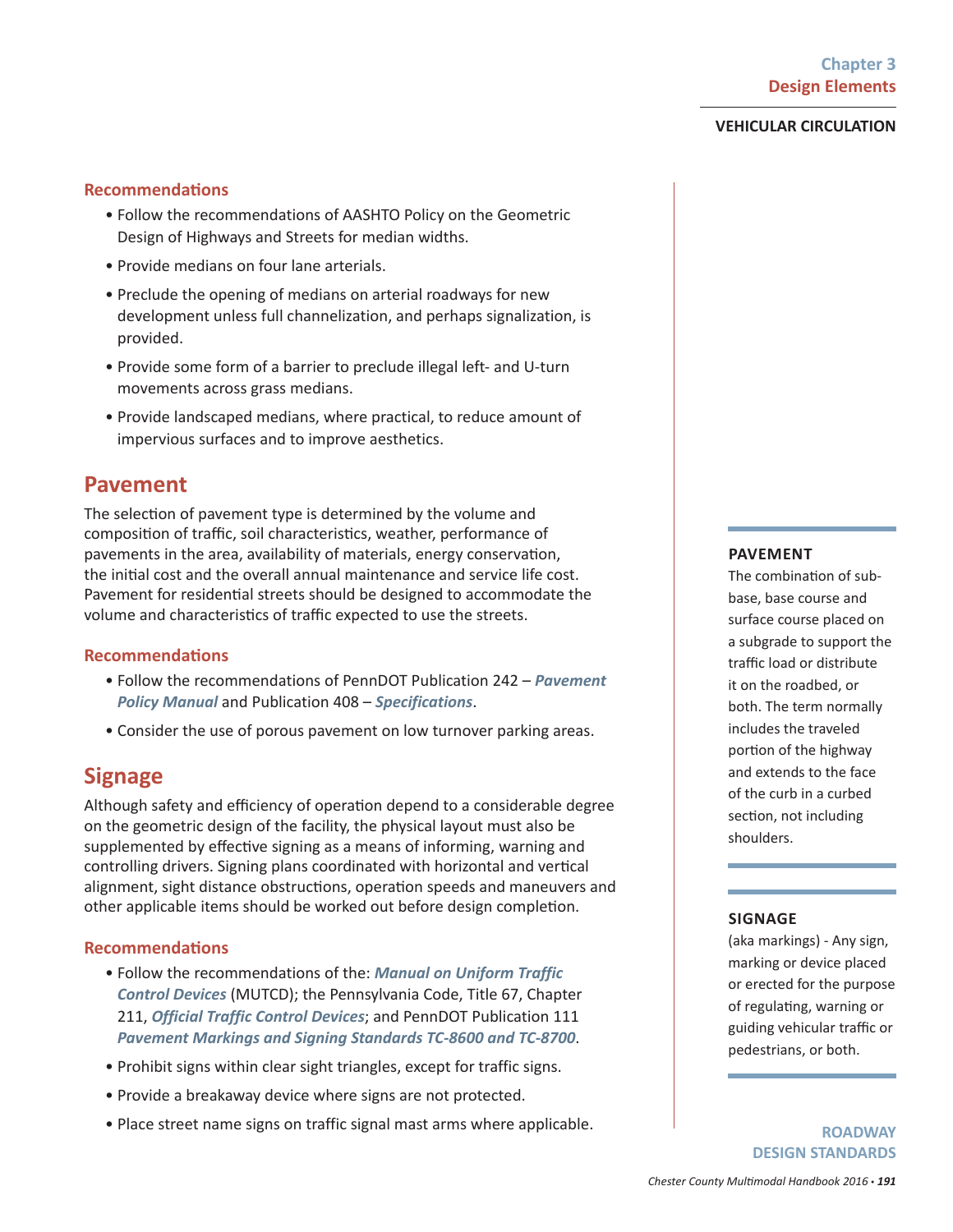### **DESIGN SPEED**

The maximum safe speed that can be maintained over a specific section of road when conditions are so favorable that the design features of the road govern vehicle operation.

### **SPEED LIMITS**

A restriction placed upon a road which legally establishes the minimum or maximum speed which vehicles may travel.

# **Speed**

The designed speed should be a logical one with respect to the topography, the adjacent land use and the functional classification of the road. The design speed selected should be consistent with the speed the driver is likely to expect and all the pertinent features of the highway should be related to this speed to obtain a balanced design. (ITE)

Establish the design speed to attain a desired degree of safety and efficiency while under the constraints of environmental quality, economics, aesthetics, and social and political impacts

### **RecommendaƟ ons**

- Follow the recommendations of PennDOT Publication 70M, *Guidelines for the Design of Local Roads and Streets*.
- Design speeds for local roads should be calculated according to their intended function. Design speeds are not intended to replace legally posted speed limits.

# **Speed Limits**

Proper use of speed regulation is based on the recognition that lower speeds reduce stopping distances and generally reduce the severity of accidents. Traffic moving at fairly uniform speeds flows more smoothly, with resultant improvements in both capacity and safety.

Transportation officials often receive requests to lower speed limits reflecting the opinion that the street is improperly posted or that vehicles are traveling at unsafe speeds. Such requests are based on the public misconception that lowering the speed limit will in fact reduce vehicle speeds and accidents.

The most effective means of controlling excessive speed is through enforcement.

### **RecommendaƟ on**

• Follow the recommendations of the Pennsylvania Code, Chapter 33, *Rules of the Road*, to establish speed limits on new roads or altering speed limits on existing roads.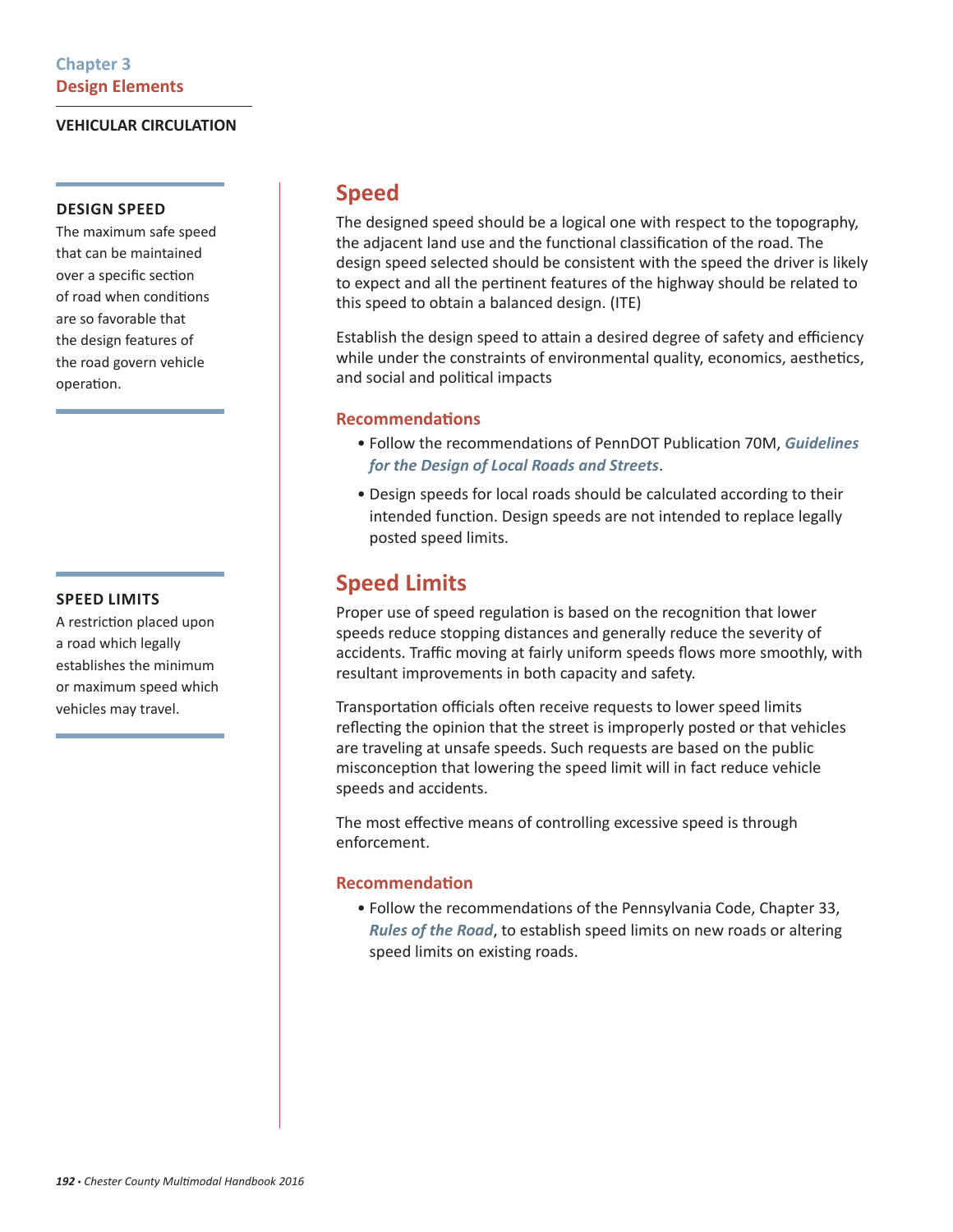# **Stopping Sight Distance**

### **Standards**

AASHTO: See, *A Policy on Geometric Design of Highways and Streets* for specific formulas related to stopping sight distance. The following tables provide general guidance.

### **Safe Stopping Sight Distances**

| <b>Design Speed (mph)</b> |     | 60    |     |     |  |
|---------------------------|-----|-------|-----|-----|--|
| Distance (feet)           | 625 | ر ے ر | 400 | 200 |  |

### **Safe Stopping Sight Distances on Horizontal Curves**

| Design Speed (mph) |  | 60  |     |     |  |
|--------------------|--|-----|-----|-----|--|
| Distance (feet)    |  | 650 | 475 | 200 |  |

*Minimum stopping distances and adjustments are based on wet pavement conditions.* 

### **Eff ect of Grade on Stopping Sight Distances**

|                              | <b>Increase for Downgrades</b> |     |           | <b>Decrease for Upgrades</b>  |    |    |           |  |  |  |
|------------------------------|--------------------------------|-----|-----------|-------------------------------|----|----|-----------|--|--|--|
| <b>Design Speed</b><br>(mph) | 3%                             | 6%  | 9%        | <b>Assumed</b><br>Speed (mph) | 3% | 6% | 9%        |  |  |  |
| 30                           | 10                             | 20  | 30        | 28                            | Nv | 10 | 20        |  |  |  |
| 40                           | 20                             | 40  | 70        | 36                            | 10 | 20 | 30        |  |  |  |
| 50                           | 30                             | 70  | <b>NV</b> | 44                            | 20 | 30 | <b>NV</b> |  |  |  |
| 60                           | 50                             | 110 | <b>NV</b> | 52                            | 30 | 50 | <b>NV</b> |  |  |  |
| 70                           | 70                             | 160 | <b>NV</b> | 58                            | 40 | 70 | <b>NV</b> |  |  |  |

### **Comments**

Values exceeding the minimum stopping sight distance should be used as the basis for design wherever conditions permit since the use of a higher value will only increase the margin of safety.

### **RecommendaƟ on**

- Follow the recommendations of AASHTO and for further details see *PennDOT's Design Manual Part II*, *Chapter 2*.
- See also the PennDOT Driveway Sight Distance Measurements Form M-950S *http://www.dot.state.pa.us/public/PubsForms/Forms/M-950S.pdf*

#### **STOPPING SIGHT DISTANCE**

(aka sight distance on horizontal curves) minimum distance required for a vehicle traveling at a given speed to stop before reaching a vehicle in its path. It is measured from a height of 3.5 feet above the pavement surface to an object 2.0 feet high.

> **ROADWAY DESIGN STANDARDS**